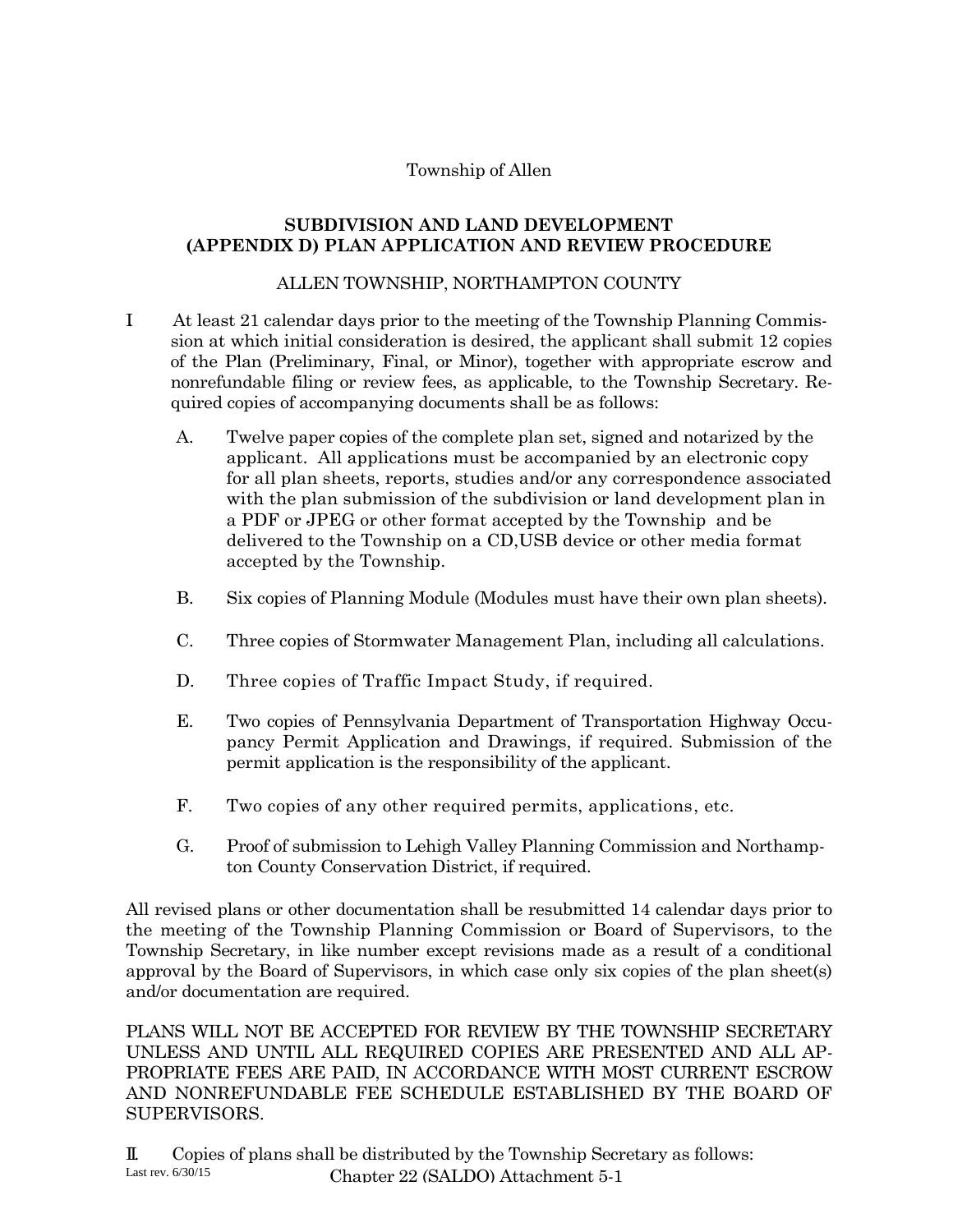- Two copies of the plan sheet(s) plus two copies of all Documentation A through G above to the Township Engineer for review and comment.
- One copy of the plan sheet(s) plus one copy of Documentation A through F above, (additionally Section C, if any portion of the area is in a study area) as applicable, shall be submitted by the applicant directly to the Lehigh Valley Planning Commission, together with the appropriate review fee, for review and comment. Verification of this filling shall immediately be provided to the Township Secretary.
- One copy of the plan sheet(s) plus one copy of Documentation A through F above, as applicable, shall be submitted by the applicant directly to the Northampton County Conservation District along with the appropriate review/filing fee, for review and comment, if required. Verification of this filing shall immediately be provided to the Township Secretary.
- One copy of Planning Module and all related documents to the Township Sewage Enforcement Officer, or to the appropriate Sewer Authority if public sanitary sewers are proposed, and to the appropriate Water Authority/Company if public water.
- One copy of plan sheet(s) plus one copy of documentation required in Section A above to each member of the Planning Commission.
- One copy of plan sheet(s) plus one copy of documentation required in Section A above to each member of the Board of Supervisors.
- If applicable, one copy shall be submitted by the applicant to the appropriate Water Authority/Company and one copy to its Engineer along with the appropriate review/filing fee. Verification of this filing shall immediately be provided to the Township Secretary.

At least one copy of all plans and supporting documentation shall be kept in a file by the Township Secretary for Township records and made available to the Planning Commission and/or Board of Supervisors during the plan review process. Copies of all correspondence relating to the proposal shall also be kept in the file.

III. The Planning Commission shall recommend official action on all plans and communicate such action to the Board of Supervisors in a timely fashion, so as not to jeopardize the proper review of the plan by the Board within the ninety-day review limit, unless said limit is extended by agreement with the applicant. Any extension of review time agreed upon shall be placed in writing, signed by the applicant, and officially accepted at a public meeting of the Board of Supervisors. The Planning Commission shall consider in its review the comments of the Lehigh Valley Planning Commission and other reviewers as may be requested to comment, such as Township Engineer and the Northampton County Conservation District. The Planning Commission may recommend to the Board of Supervisors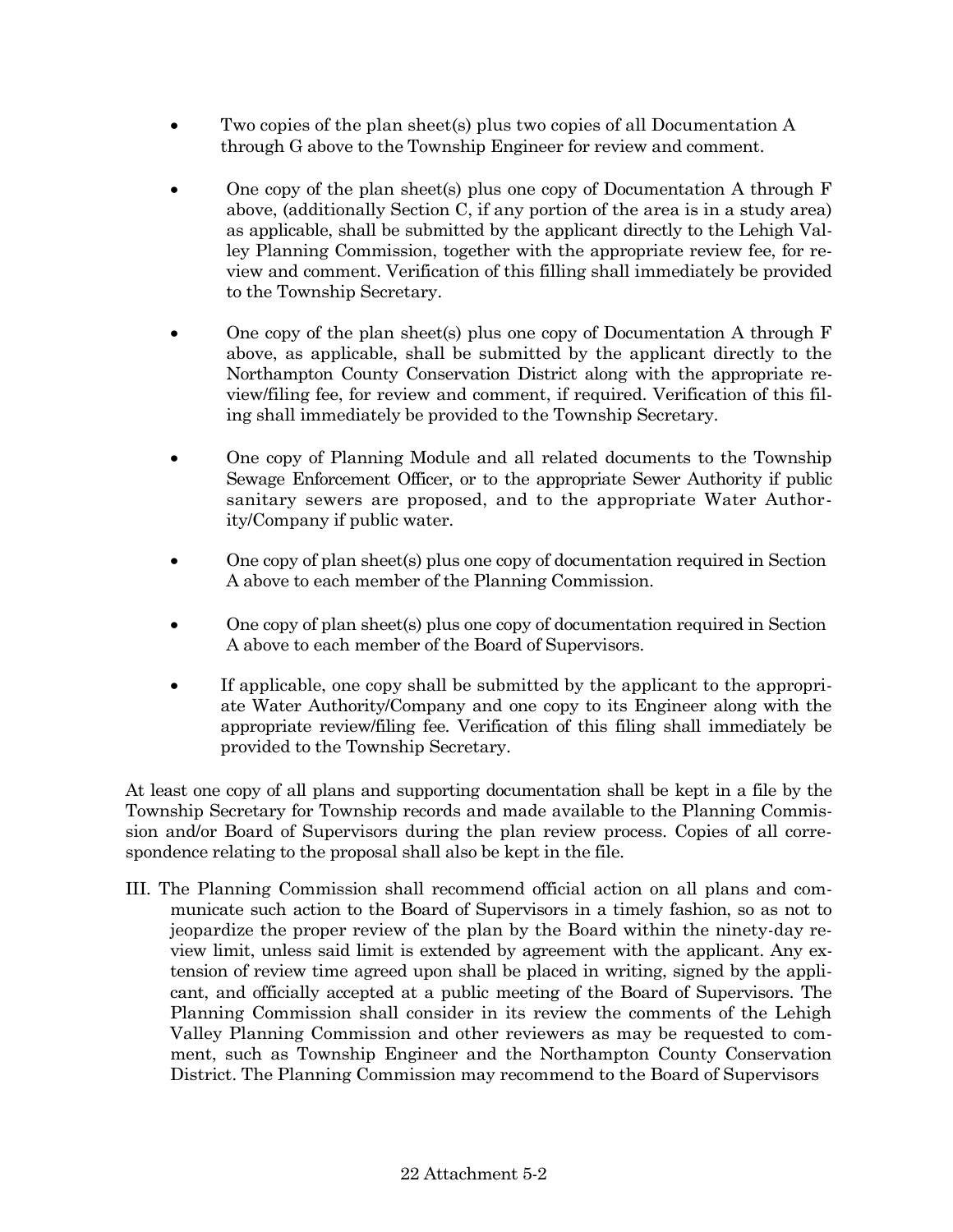that a plan be approved with conditions, and in doing so, shall specifically list such conditions for consideration by the Board.

- IV. The Board of Supervisors shall take official action on all plans after it has received the report and recommendation of the Township Planning Commission and within the ninety-day review limit, as described by the Pennsylvania Municipalities Planning Code (Act 247 of 1968, reenacted as Act 170 of 1988, as amended). The action of the Township with regard to the plan shall be in writing and communicated to the applicant personally or mailed to the applicant at his last known address not later than 15 days following the decision.
- V. The Board of Supervisors may approve a Subdivision or Land Development Plan subject to conditions. When a plan is approved with conditions, the Board shall describe its action and all conditions in writing and communicate them to the applicant via Certified Mail no later than 15 days following the date of the decision. The applicant shall have 10 calendar days from (and not counting) the day of receipt of such decision within which to accept or reject the stated approval with conditions. Failure of the applicant to respond to the Township, in writing, within the ten-day period shall result in automatic rescission of the conditioned approval. Plans approved by the Board with conditions shall not be signed by the Township or released to the applicant for recording until all conditions have been satisfied.
- VI. The Township Secretary shall secure the appropriate signatures of the Township Planning Commission and the Board of Supervisors on at least six copies and two originals of the approved plan sheet(s) to be recorded. Within 90 days following the Developer satisfying all approval conditions or approval by the Board of Supervisors (where no conditions have been established), the Final or Minor Plan shall be recorded by the Township, at the Northampton County Recorder of Deeds Office. At least one copy of all recorded plans will be kept on file at the Township Office. Preliminary Plans shall not be recorded. The Recorder of Deeds shall not accept any plan for recording unless the plan has been officially noted as being reviewed by the Lehigh Valley Planning Commission and approved and signed by the Board of Supervisors.
- VII. The Township Board of Supervisors shall not approve a Final or Minor Plan or consider all approval conditions satisfied.
	- A. Until a review of the plan is completed by the Lehigh Valley Planning Commission or until the expiration of 30 days from the date the plan was forwarded to the County.
	- B. Until all required improvements are either installed in accordance with the Subdivision and Land Development Ordinance or financial security sufficient to cover the costs of the improvements is posted with and accepted by the Township. Security shall be described and regulated in the Subdivision and Land Development Ordinance and by the Pennsylvania Municipalities Planning Code (Act 247 of 1968, reenacted as Act 170 of 1988, as amended).